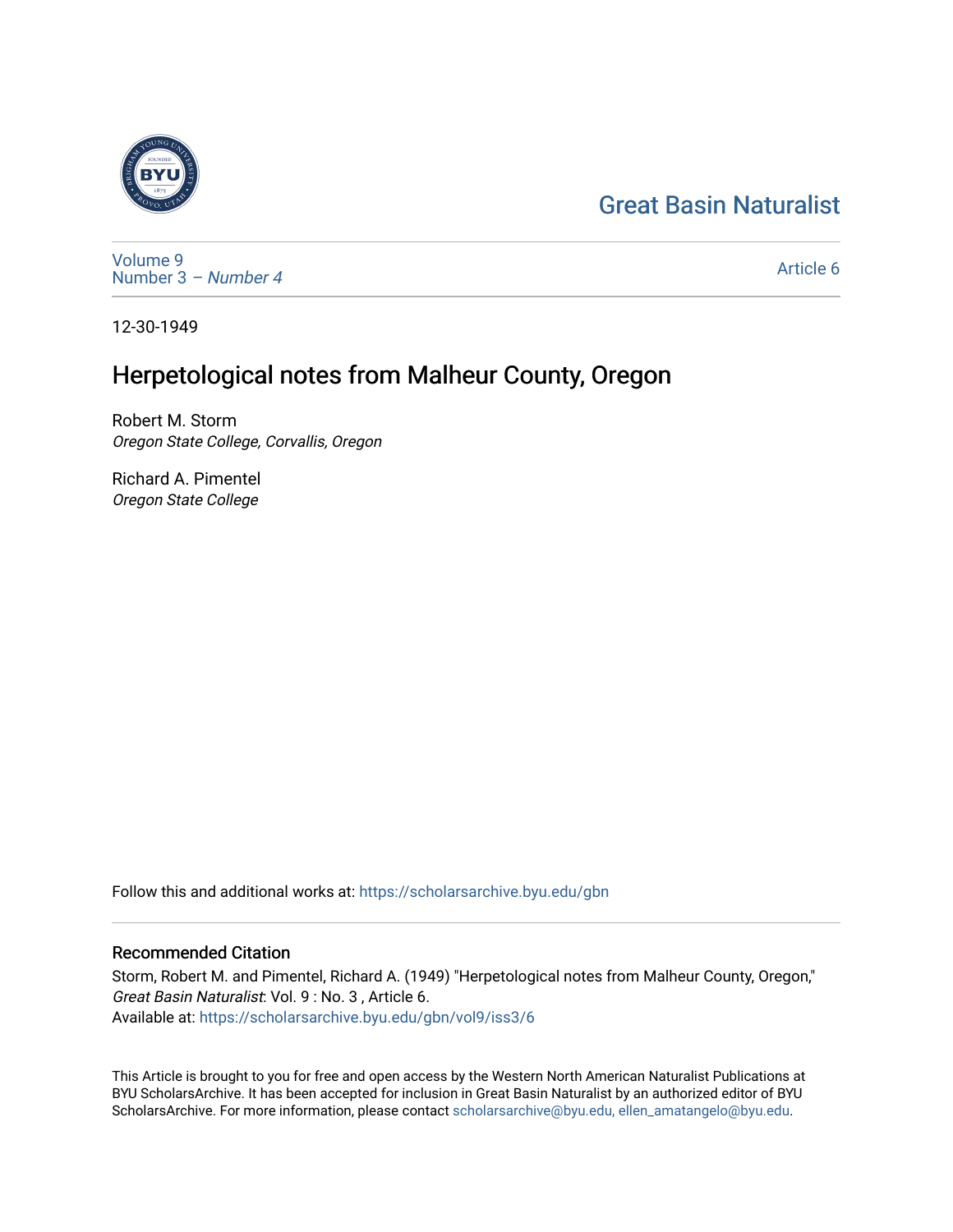### HERPETOLOGICAL NOTES FROM MALHEUR COUNTY, OREGON

#### ROBERT M. STORM and RICHARD A. PIMENTEL Department of Zoology, Oregon State College Corvallis, Oregon

Published herpetological records from extreme southeastern Oregon are few, probably due largely to the relative inaccessibility of much of this area. During the period from June 7, to June 15, 1919, a small group from the Oregon State College Museum of Natural History visited Malheur County with a view toward studying the land verte brates of the area.

Two localities were chosen for study. The first extended from the Owyhee Reservoir, at the mouth of Leslie Canyon, to about seven miles up said canyon and four miles up Runaway Canyon, the two canyons joining five miles from the reservoir. Camp was made just below this junction in R. 45E. T. 25S., Sec. 5. Huge lava outcrops, rich in red and yellow colors, predominate the terrain. The country is very precipitous, and is either sparsely covered with small sagebrush or barren, exposing light green or gray colored rocks. A few junipers find <sup>a</sup> foothold here and there. Between the hills are canyons, floored by narrow to quarter-mile-wide fiats on which the sagebrush may grow to six or seven, and occasionally ten feet tall. Most of the canyons are dry, although a very few small springs run permanently. During the day, the run-off from these springs rarely flows for more than a few hundred yards before disappearing. At night, these streams flow much farther.

The second area was in the vicinity of the junction of the three forks of the Owyhee River (R. 45E., T. 34S., Sec. 35). These rivers flow in relatively deep, steep canyons. The terrain is basically the same as in the first area, but greater water supply enables a better development of the riparian vegetation. The river and small stream vegetation is predominated by willows, a few scattered alders, and a luxuriant grass cover extending as far as one hundred feet from the streams. Above the rivers are rolling plateaus with little vegetation other than small sagebrush. Limited areas are sparsely to densely covered with small to large rocks, up to four feet in diameter.

The predominant types of soils encountered were either relatively hard packed or rocky. An almost complete lack of sandy or loose gravelly soil may account for the absence of certain records in the two localities.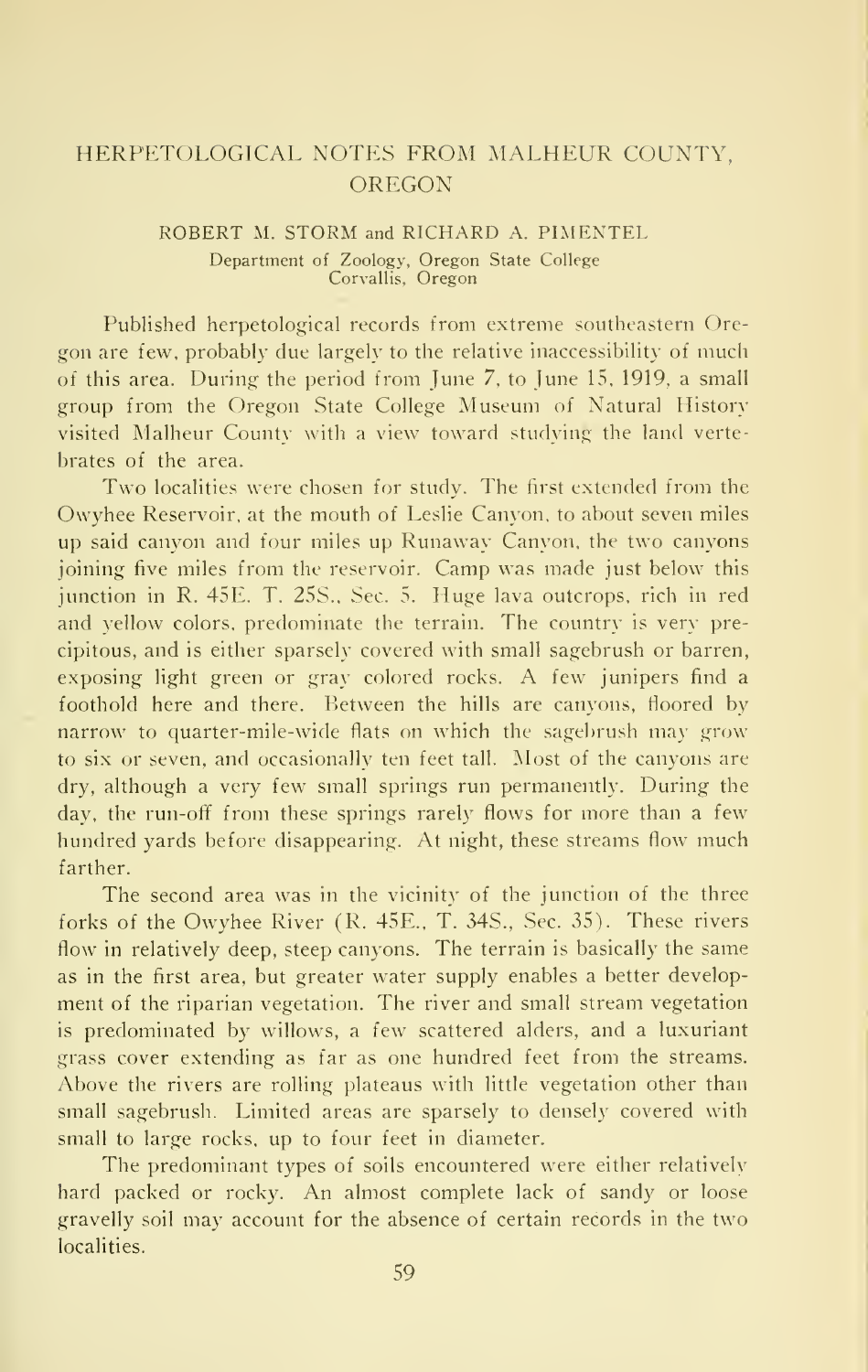#### LIST OF SPECIES

1. Rufo b. boreas (Baird and Girardi.—Five males and two females were taken in a short grass-forb covered flat, bordering the Owvhee Reservoir at the mouth of Leslie Canyon. Another specimen was observed in a similar vegetation situation, this vegetation being maintained by a spring of drinkable water about five miles up Leslie Canyon from the reservoir. No toads were encountered at the second locality.

2. Bufo w. woodhousii Girard.—One male was taken from under a boat at the edge of Owyhee Reservoir at the mouth of Leslie Canyon. The calling of a second male caused it to be captured in the shallow edge of the reservoir. One female was taken after a light rain on the blacktop road between Nyssa and Adrian some tifty feet from the point where the highway crosses the Owyhee River. This specimen was col lected at about 12:0C) midnight.

3. Hyla regilla Baird and Girard.—Only one male was heard and collected at the first locality, following a light rain. The time of col lection was about  $9:00$  P.M. The animal was found on damp gravelly soil next to dense herbaceous vegetation. This vegetation was supported by the runoff of a spring some seventy feet away. One male and two females were collected in the Three Forks area and many more were heard.

The only anuran larvae encountered belonged to this species. Many  $Hy/a$  tadpoles were present in overflow pools in the second locality, these varying in size from about  $20$  mm. with no limbs apparent to specimens with all four limbs well developed.

4. Uta s. stansburiana (Baird and Girard).—Five males and two females were taken from the ( )wyhee Reservoir area. This form ap peared to thrive in three niches around the reservoir. The first consisted of small gravel, somewhat flattened and about the consistency of pea gravel, scattered sagebrush, and relatively small rocks about four or five inches long. The lizards sunned on the gravel and rocks, but took refuge in the sagebrush when disturbed. The second habitat was very rocky, with rocks varying from three inches to four feet in diameter. The substrate was much the same as the fine material in the first habitat, but was not as deep nor as loose. No vegetation was observed. Here they sunned on the rocks but took refuge under the rocks. The third habitat was along the edge of the reservoir, and consisted of a boulder beach with little or no vegetation. It is hard to differentiate a preference between the first and second habitat, but both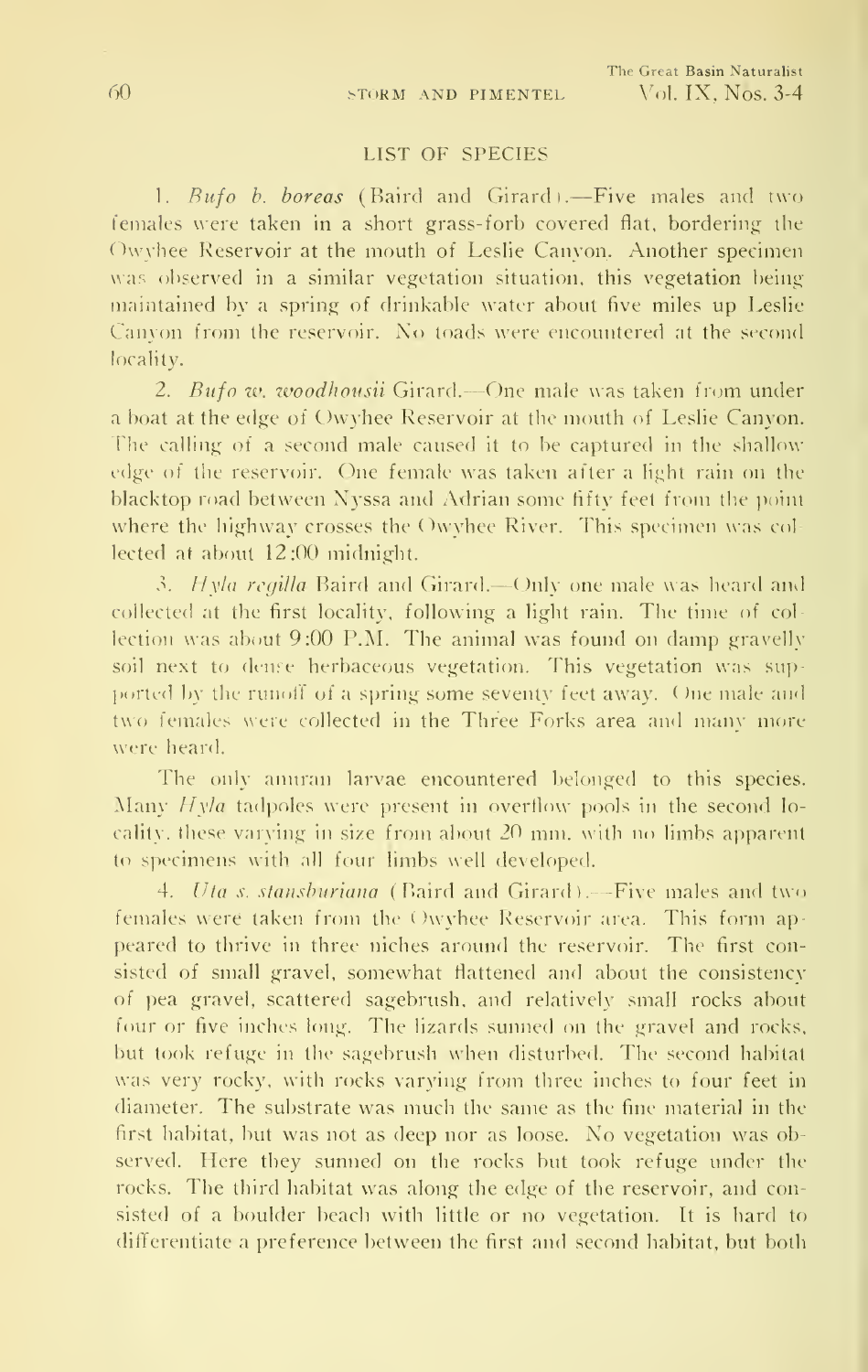were definitely preferred to the third. Here, a total of eight lizards was seen in the space of about one acre.

Three specimens of this species were seen on large rocks among the sagebrush in upper Leslie Canyon.

One pair was observed in what was probably a copulatory position. The male was gripping the female just in front of the hind legs, and was not gripping her head in his mouth. Since these two were easily disturbed, copulation had probably not begun. One female cap tured contained three <sup>11</sup> mm. eggs, and the other contained four 6 mm. eggs.

5. Sceloporus g. graciosus (Baird and Girard). $-$ Two males and one female were taken on rocky islands surrounded by sagebrush. These rocky islands appear to be the result of moderate erosion during the spring run-off. These areas were located on the sagebrush plateau above the Three Fork canyon system. The female contained seven <sup>13</sup> mm. eggs, four of which she deposited after being mortally wounded with dust sliot. Other specimens were seen but were too swift for capture.

6. Sceloporus occidentalis biseriatiis (Hollowell).—A total of nine males and eleven females was taken from both areas. Apparently these lizards are quite strict in their choice of a rocky habitat, where they spend a great deal of time sunning themselves. Only one specimen was found away from the rocks, this animal being observed in the car headlights at about 9:30 P.M. This swift was at least one hundred feet from its typical rocky habitat.

Though wary, these fence lizards seemed quite curious and were not particularly alarmed when approached. When capture was at tempted, the swifts would try to run under the rocks they were on. Some of these rocks were over fifteen feet high. The lizards usually took refuge from the sun by 10:00 A.M., but a few individuals were observed and some taken around 12:00 noon, when the ground temperature was close to 120° F.

Six of the females had near mature eggs and two had recently ovulated. Of those having eggs, two had eight, one had ten, one had eleven, and two had thirteen. The eggs ranged in size from 12 to <sup>15</sup> mm.

7. Coluber constrictor mormon (Baird and Girard).—One male and one female with three 32 mm. eggs were taken from the Three Forks collecting site. The female was taken on an open gravelly slope with scattered sage and sparse grass cover and the male was taken in a grassy meadow. At least two others were seen in grassy situations.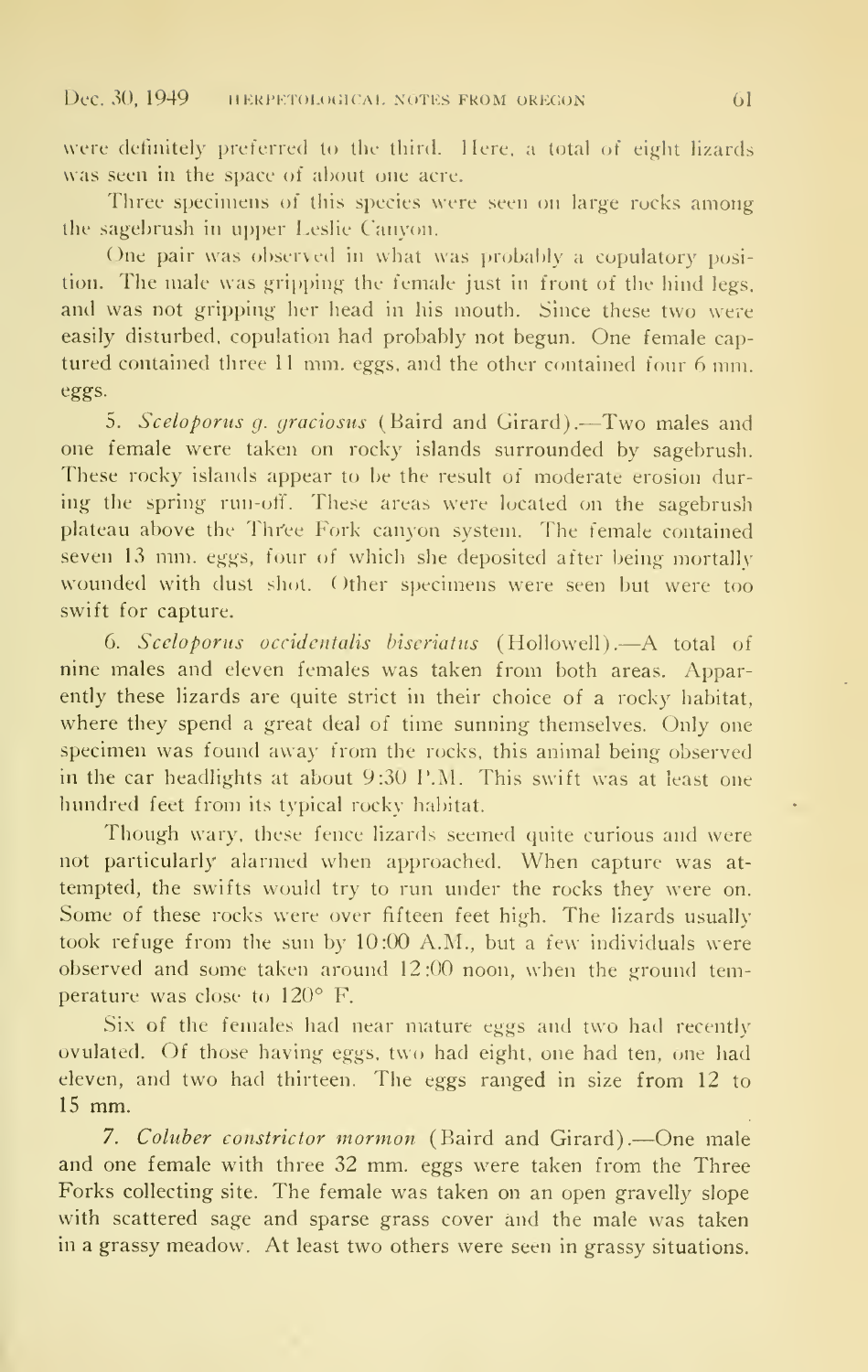8. Pituophis catenifer deserticola Stejneger.-Two males and one female were taken from the Owyhee Reservoir locality. One male was collected on a sandy area at the edge of a sage tlat, just below a small brushy canyon. The other male and the female were collected on a dirt road in Leslie Canyon at about 10:00 P.M. A second female was collected in an open grassy meadow near the middle fork of the Owyhee River. Both males had extremely dark markings, in contrast to the lighter markings of the females.

9. Thamnophis ordinoides vagrans (Baird and Girard).—Four males and four females were taken from the Three Forks area. Two females contained developing embryos, one contained no eggs and the other contained eggs showing no apparent embryonic growth. All snakes of this species were collected in riparian vegetation along streams or in the streams. Three of these snakes were collected while feeding on Hyla tadpoles in shallow overflow pools. An 800 mm. female col lected in a shaded area near a stream disgorged a six-inch cyprinid when picked up.

10. Hypsiglena ochrorhyncha Cope.—A single specimen, <sup>208</sup> mm. in length, was found dead on the dirt road passing through Runaway Canyon. The canyon at this point is a comparatively narrow gorge. The canyon floor, adjacent to the road, is a jumbled accumulation of basaltic fragments from the cliffs above. This appears to be the first record for southeastern Oregon. Anderson (1940) published the first Oregon record from Umatilla Butte, three or four miles north of Hermiston, Umatilla County, Oregon. He collected two specimens from small burrows under rocks.

11. Crotalus viridis lutosus (Klauber).—Two males, one female and one immature were taken. One other rattlesnake was shot, but was not suitable for <sup>a</sup> specimen. An adult male found at the top of Runaway Canyon was in the shade formed by two large rocks that gradually came together and apparently formed a den farther back. A male and <sup>a</sup> female were collected under <sup>a</sup> flat rock on the sagebrush plateau above Three Forks. The snakes were together at the back of a narrow wedge-shaped recess between the rock and the ground. The immature specimen, 330 mm. long, was collected on an old dirt road in Three Forks at about 8:00 P.M.

All specimens collected are in the Oregon State College Museum of Natural History.

Published records (Van Denburgh, 1922; Brooking, 1934; Gordon, 1939; Anderson and Slater, 1941 ; and Storm, 1947) indicate the pres ence of the following uncollected forms in Malheur County